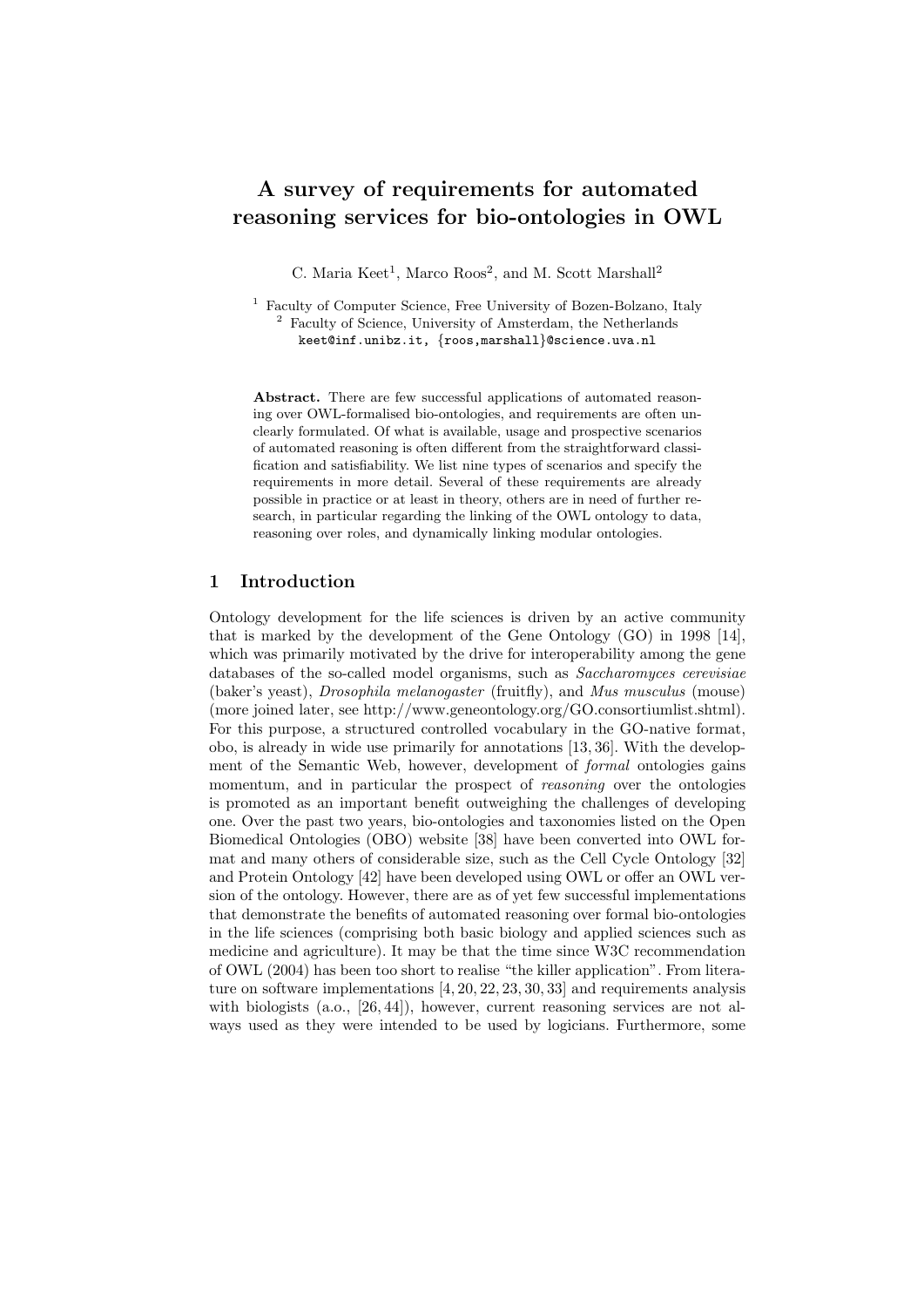functionality from reasoning services that is expected by biologists is either not available in the expected form, not (yet) possible, or are available under another name. Based on literature research, further interviews, and our own experiences, we generalised from the examples and sorted them into a list of reasoning scenarios for bio-ontologies. Informally, and partially formulated in biologist and bio-ontologist parlance, they are as follows.

- 1. Supporting the ontology development process;
- 2. Classification;
- 3. Model checking (violation);
- 4. Finding gaps in an ontology and discovering new relations;
	- a. Deriving (TBox) types and relations from (ABox) instance-level data; b. Computing derived relations at the type level;
- 5. Comparison of two ontologies ([logical] theories);
- 6. Reasoning with mereological parthood and other (part-whole) relations;
- 7. Using (including finding inconsistencies in) a hierarchy of relations;
- 8. Reasoning across linked ontologies;
- 9. Complex queries.

Some of the types of scenarios (e.g. 1-3) fall within extant capabilities of tools such as Racer, Pellet, and  $FaCT++$ , although the actual usage can be different from the intended usage and therefore could benefit from additional user friendliness, whereas e.g. item 5 is not feasible with OWL-formalised ontologies. Although a domain ontology in any subject domain could employ these types of reasoning scenarios, items 4-5 are quite specific to the life sciences.

The remainder of this paper explains and discusses the specifics of these scenarios in the subsections of section 2, where the main aims are a) to provide an overview of usage of and requirements for reasoning services and b) to contribute to foster convergence of the logic-based approach toward automated reasoning and biologists' expectations. We conclude in section 3.

# 2 Scenarios

#### 2.1 Supporting the ontology development process

A high-level purpose-oriented requirement is to aid the ontologist to develop ontologies. This includes any type of automated reasoning service that can provide some guidance to the developer. From the domain expert's perspective, it is an obvious requirement that automated reasoners should find the 'correct errors', i.e., the source errors and not those that are merely wrong due to logical consequences of the source errors (see also §2.5 on role boxes). In addition, it facilitates the learning process of how to represent knowledge formally by intentionally introducing an error in the ontology and where the domain expert examines the reasoner output. It is also useful for distributed ontology development and to ensure no contradictory information remains in the ontology when an ontology becomes too large to comprehend. Finding mistakes and providing meaningful error messages to the user using "glass box techniques" as with Pellet and the development tool SWOOP [24] are useful improvements for this purpose.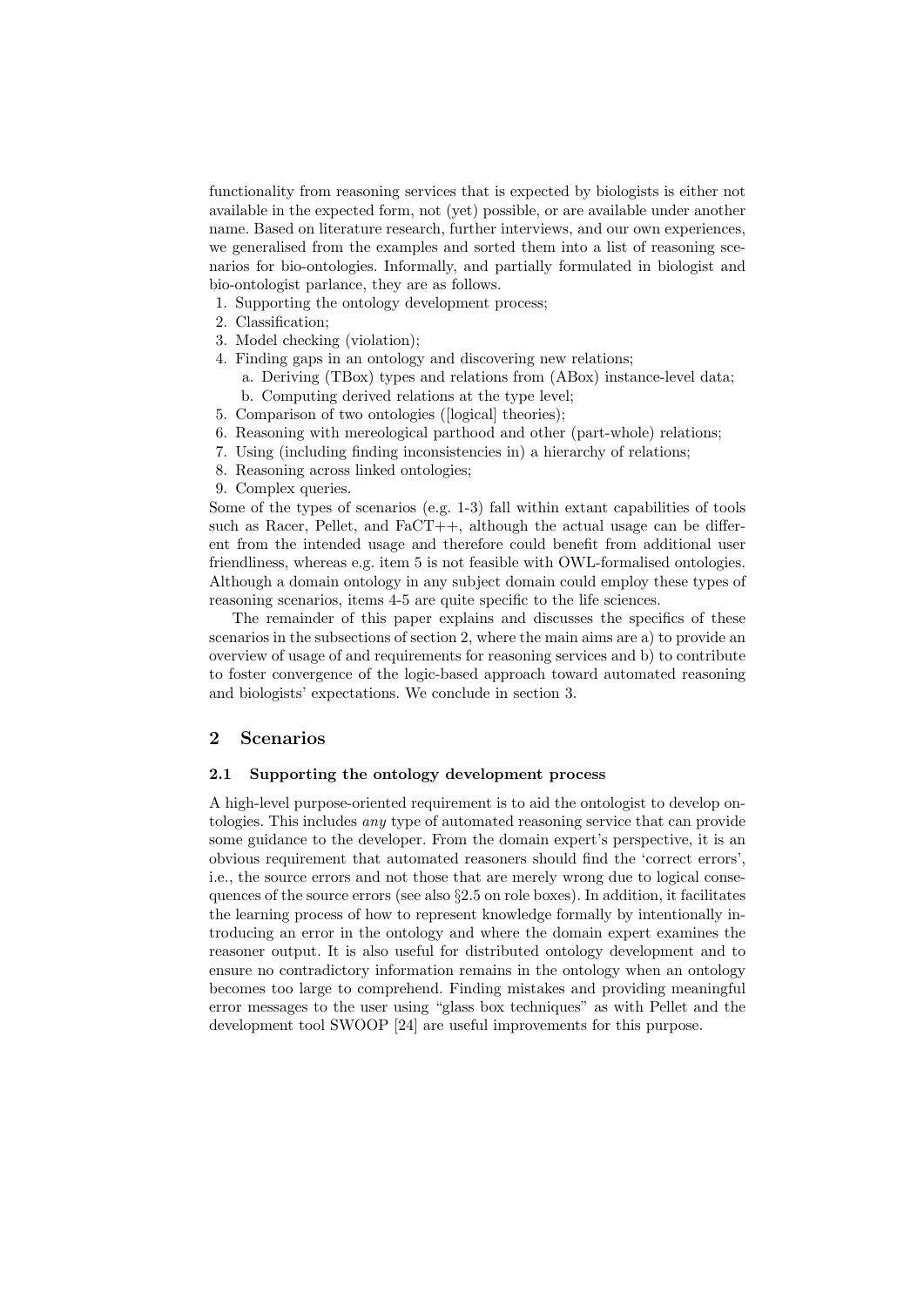#### 2.2 Classification and model checking (and violation)

The classical DL reasoning services of classification of concepts and satisfiability have been sparingly used to date. One demonstration of the advantages of having a formal ontology, is the classification of protein phosphatases by [30], where also novel knowledge of biological interest was discovered that was entailed in the extant information but hitherto unknown. Problematic from the perspective of a biologist, is that this reasoning service needs DL-concept's properties, whereas in several bio-ontologies concepts lack conditions (partially because it is very difficult to identify necessary and sufficient conditions for natural kinds). Bandini and Mosca [4] pushed satisfiability reasoning a step in another direction. To constrain the search space of candidate rubber molecules for tire production, [4] defined in the TBox the constraints that all types of molecules for tires must satisfy, treated each candidate molecule as an instance in the ABox, and performed model checking on the knowledgebase: each instance inconsistent with respect to the TBox was discarded from the pool of candidate-molecules. Overall, the formal representation with model violation reduced the amount of costly laboratory research, because the number of candidate-molecules satisfying the desired properties was greatly reduced. Thus, the more inconsistencies, the better. This approach could be effectively employed in pharmainformatics when searching for drug candidates.

Another approach to classification and model checking is to test the ontology (at the type-level) against instance data that ought to conform to the logical theory. In terms of realist ontologists: an ontology of universals has to represent reality, universals exist in reality and "[a] universal is an entity which is multiply located in space and time through its instances. It is what these instances share in common with each other" [28], therefore, for each DL-concept in the OWLformalised ontology (representing a universal), there has to be at least one ABox instance (as representation of the entity in reality). Inconsistencies or concepts that do not happen to have instances associated with the concept may indicate an error in the definition of the concept or a 'redundant' concept in the ontology because it does not have representations of entities in reality.

#### 2.3 Dealing with gaps and finding new relations and types

This requirement may be particular to the life sciences, where research is focussed on increasing understanding of nature and making discoveries. From the perspective of biology, proving the complexity class of a DL language is not a discovery, but finding out that the causative agent of stomach ulcers is the bacterium *Helicobacter pylori* is, or that each instance x of disease of type X with symptom y of type Y is always preceded by infection by z of species Z in all of its patients suffering from X. The idea is that the combination of bio-ontologies, instances, and automated reasoning services somehow can find either the missing relations, or the types, or both  $(e.g., [25, 22]$  for histones and the GO, respectively). But such novel knowledge is not (known to be) declared in the ontology. How can one find what is, or may, not be in the ontology but ought to be there? Necessarily, we have to break down this requirement into several components.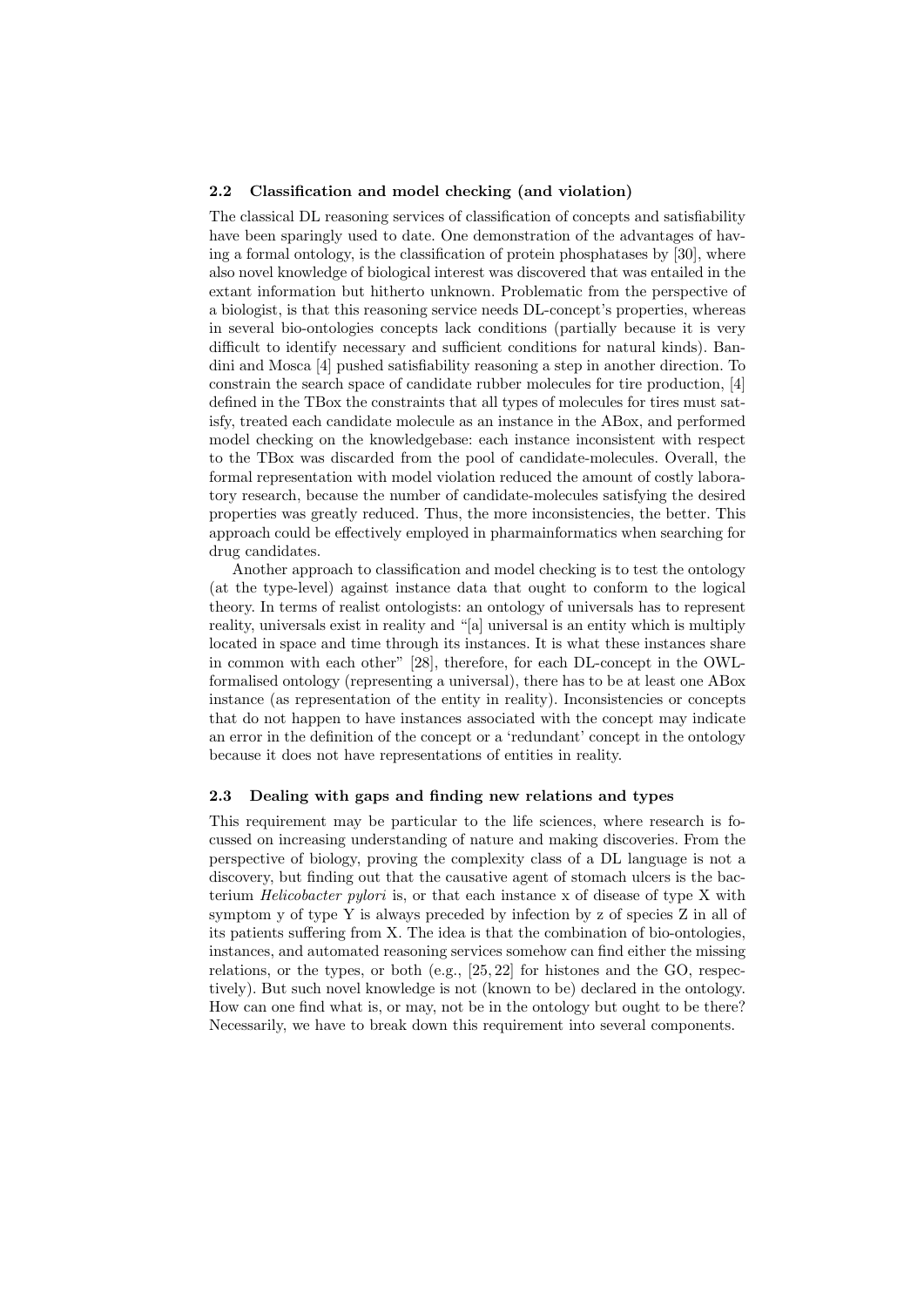Computing derived relations The easiest version of 'finding new relations' is already a supported reasoning service, but not yet implemented in all Ontology Development Environments (ODE, which is the combination of ontology editor & automated reasoner). One can derive relations among types after an ontology developer has declared several types, relations, and other properties—but not everything. The reasoner takes the declared knowledge and returns relations that are logically implied by the formal ontology. From a user perspective, such a derived relation may be perceived as a 'new' relation, even though the relation was already entailed in the ontology, and can be welcome additions already; e.g., an OWL ontology based on biological knowledge described in 60000+ publications on apoptosis [19] is most likely 'incomplete' regarding declared relations.

Finding gaps yet to be filled A second scenario that is still relatively easy with respect to theory and technology, is where many concepts and relations have been declared, but one wants to find out where relations that are known by the developer have not yet been added to the ontology<sup>1</sup>. For instance, the Foundational Model of Anatomy (FMA) has about 72000 concepts and 1.9 million relations among them [21, 34] —and is known to be incomplete in particular at the cellular and sub-cellular levels of granularity. Browsing an ontology of this size is not realistic, therefore, targeted queries by domain experts can help to find gaps. For instance, there are 17 types of Macrophage (types of cells of the immune system) in the FMA, which must be part of or contained in something. Declaring a recursive query in OQAFMA [21], gives as answer that Hepatic macrophage is part of Liver [17]. An informed user knows it cannot be the case that the other 16 types of macrophage are not part of anything. One probably cannot expect from a reasoner to second-guess the domain expert by asking "those 16 other types of macrophage are rather isolated, do you want them to have more relations to other anatomical structures?"; this is a manual assessment by the ontology developer to fill this gap –adding the missing relations– by developing those cell-level sections of the ontology. On the other hand, any concept in an ontology ought to have at least one relation to another concept, other than the subsumption relation, and providing an option to flag concepts without any property should be feasible to implement and will be of use; e.g., finer-grained colour-coding of DL-concepts in ODEs. In addition, reasoning services to detect 'incompleteness' requires inclusion of some ontological notions in new algorithms; e.g., if there is a root concept "Whole" (which may coincide with owl: Thing), then each concept in the TBox must have a path to that root, analogous to a subsumption hierarchy without 'orphan concepts'<sup>2</sup> in the TBox.

<sup>1</sup> With centralised management of the ontology development process, one may be able to avoid this problem, but is more likely to occur in collaborative distributed ontology development.

<sup>2</sup> The notion of orphan concept is a left-over from informal ontologies in obo format where some concepts were (mainly accidentally) not included in the DAG, which, when converted into OWL-format, are classified directly under owl:Thing.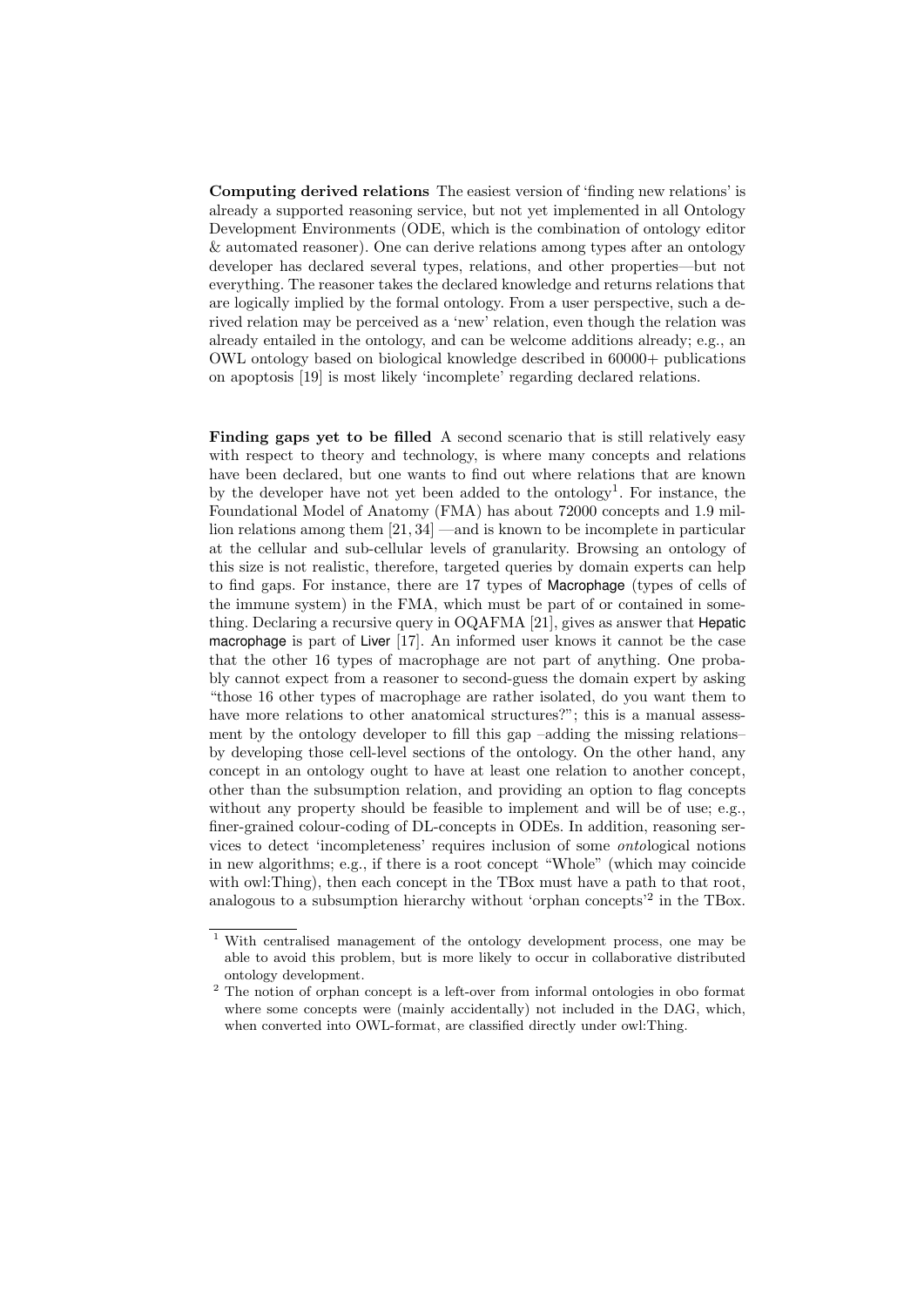

Fig. 1. Graphical depictions of the three query patterns over an ontology linked to the data source to find 'new' concepts or roles. (i): correlation between two roles; (ii): examining if the data supports some subconcept  $X'$  or a quaternary role; (iii): path query that may be of arbitrary length, with any roles and concepts that relate to X.

Finding new types of relations and DL-concepts by using instances Combining TBox and Abox (be it as ABox, Instance Store [6] or some other RDBMS) is certainly more challenging and, to the best of our knowledge, no successful implementations have been achieved of the scenarios described further below in this section. In any case, instances will justify type-level declared knowledge and type-level knowledge is used for instances<sup>3</sup>, thereby the requirements essentially are those for a knowledge base (TBox  $\&$  Abox), blurring the (philosophical) line between an ontology of types versus a database with instances. Let a section of some ontology be as depicted in Fig.1, lower-case letters denote instance-level entities (objects, tokens, omitted form the diagram to avoid clutter) of the types (DL-concepts, universals) in upper-case letters, then the following three patterns of discovering implicit knowledge are realistic queries (bio-examples follow afterward).

- i. "for each x:X, y:Y,  $r:R$ , XRY, does there exist a z:Z,  $s:S$ , such that there exist  $\geq 1$  x and xsz?", which is querying for the 'known unknown' Z, even if one adds a further constraint that, say, at least 50% of all instances of X that participate in XRY must also participate in instances of XSZ.
- ii. "for each x:X, y:Y,  $r:R$ , XRY, does there exist an xsz and an xta where z:Z,  $s:S$ , a:A,  $t:T$  hold?" Logically, this is an extension of (i), but it is also simple rendering of the hypothesis that there may be a relation among the three roles R, S, T and, hence, among A, X, Y, and Z. Put differently: should there be a quaternary role instead of three binaries, or maybe a subtype  $X'$ that satisfies all the conditions?
- iii. Find-me-anything-you-have, that is, "for each x:X, return any  $r_1, \ldots r_n$ , their type of role and the concepts  $Y_1, \ldots Y_n$  they are related to" (with or without successive percentages as in item (i)).

<sup>3</sup> Observe that there is a difference in approach between usage and intentions by biologists and medicine: medicine is generally more focussed on the instance-level using type-level knowledge (see [3] for algorithms that may support this task), whereas in the basic life sciences, one aims to generalise from instances to the type level, hence, discovering new type-level relations and concepts based on instance-level data.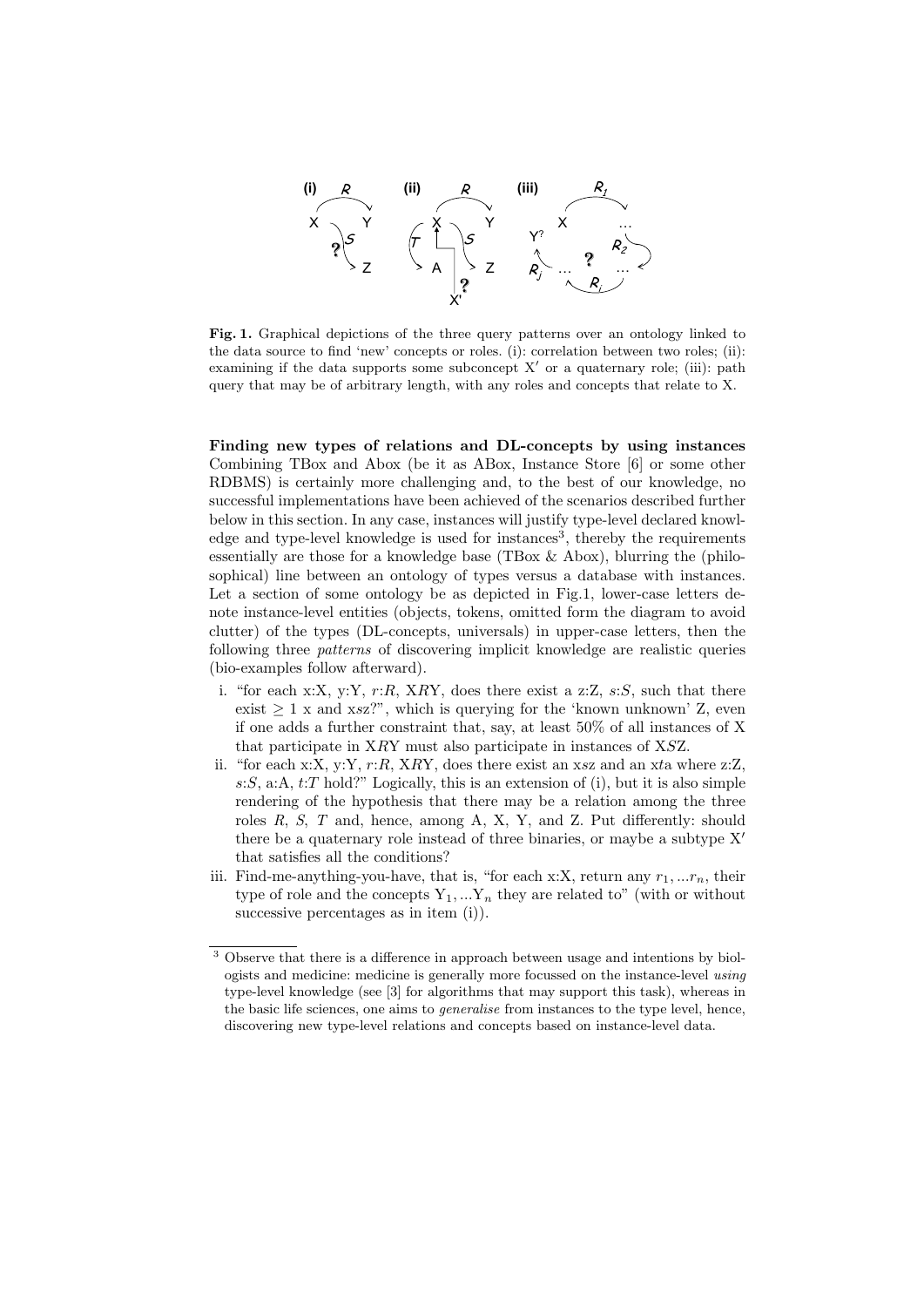Queries of pattern (i) are straightforward in relational databases, but challenging when one wants to query the data through an OWL ontology that contains concepts X, Y, and Z and relations R, S, and the instances are stored either in the ABox or in a relational database. Posing such a query on an electronic health record referent tracking information source with some 50 million tuples, one is necessarily limited to a simpler ontology language than OWL, such as DL-Lite  $[8, 9]$ ; For instance, X could be Patient, R as has disease, Y as Lactose intolerance, S as has symptom, and Z Nausea, thereby querying if more than  $50\%$  of the patients that suffer from lactose intolerance also have the symptom of being nauseous. Performing type (ii) queries with brute force leads to a combinatorial explosion if it is not constrained by the domain expert a priori. For instance, one could demand from the ontologist to select a only a few DL-concepts in the ontology to consider in the query. Observe that this requirement of searching for such stronger constraints that hold at the type level, which are logically entailed in instance-level data, is not supported by the current DL-based reasoners. Naively, some cues to solve this problem might be gleaned from database reverse engineering, whose algorithms already can detect concepts, relations, and mandatory and uniqueness constraints from the table definitions and data in the tables. With the third pattern, the aim is to find type-level knowledge analogous to fact finding in databases, but then the query answer also should include the concept the instance(s) belong to and the table name corresponding to the relation in an EER conceptual model. This still can be tractable if one considers only concepts directly related to X, but exploring the search space of sequences of conjunctive queries of not-predefined arbitrary length may not be realistic; for instance, to establish if, say,  $G_s$  protein is in some way related to anything else. A more realistic, and restricted, query is to discover the relationships between Histone code, DNA sequence, and Gene expression regulation [25], where at least the end points of the paths are given.

Other examples than diseases and symptoms, are, say, a plant specimen of a botanist who wants to locate the type (species), or who tries to find a new plant species by querying if there is a concept in the TBox that satisfies at least the necessary, but possibly also sufficient, conditions as provided by the botanist; if the query result is empty, the botanist consults the instances to examine if there are recorded specimen that satisfies the manually identified conditions. While it is theoretically feasible to query an OWL ontology to find such knowledge, we are not aware of ODEs that support it.

#### 2.4 Comparing ontologies

There are many articles dealing with matching ontologies to achieve ontology integration (merging), or to have at least an approximation mapping between the ontologies. Similar technology could be used for a different purpose: comparing ontologies, where the aim is not ironing out differences, but the differences themselves are of interest. One can treat a formal ontology as a rendering of a scientific theory, and any discrepancies between two representations of 'the same' theory or two competing theories can provide an impetus for experimentation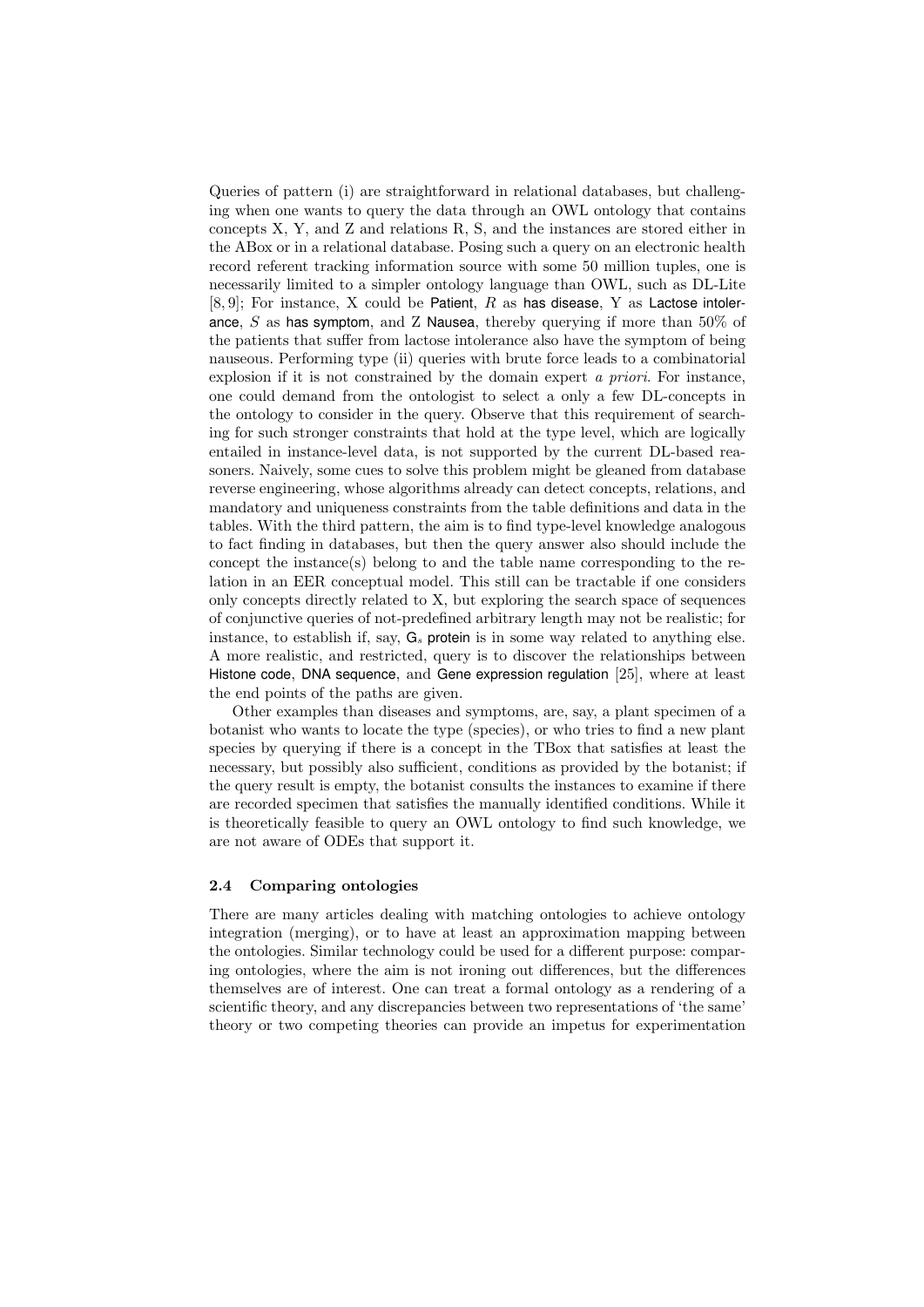to resolve the issues. Thus, one explicitly does not want to accept approximations on hyper-/hyponyms and near-synonyms of the terms. A variation on this theme is biological pathway comparison. Pathways can be similar across species but one would want to know the differences, or the pathway is the same except for one molecule or step due to localization (e.g., cAMP pathway in cells in the intestine versus in liver cells), or the comparison between the canonical healthy pathway versus changes due to toxins or genetic defects. In its simplest form, this amounts to checking for sub-graph isomorphisms [29], but it does not seem feasible with NExpTime-complete OWL-DL, thereby requiring some engineering solution where an OWL-formalised ontology can be simplified to a lite version to perform basic pathway comparisons.

#### 2.5 DL role properties, role hierarchies, and part-whole relations

Parthood relations in bio-ontologies are as important as the subsumption relation, and reasoning with part-whole relations has been proposed and investigated by many (e.g.,  $[1, 7, 12, 15]$ ), focussing on transitivity and other properties of roles necessary for representing mereological parthood. A system such as Open-Galen [39] adds a further request for considering role hierarchies, which is also present in more limited form in the FMA and OBO Relation Ontology [27]. At present, automated reasoners take a "role box" at face value (assumed to be correct) and never return an inconsistency in the role box, but which acts out as inconsistent or re-classified concepts in the TBox, even though a role may be defined incorrectly. However, mistakes can be made in the RBox and, analogously to classification in the TBox, one would expect this feature also for an RBox that permits role hierarchies, that is, for any OWL-formalised ontology. For instance, asymmetry implies irreflexivity, therefore any subrole of an asymmetric role should not be irreflexive only, because the subrole has to inherit the stronger notion of asymmetry from its parent role.

# 2.6 Reasoning across ontologies

Relating all bio-ontologies across their respective levels of granularity, envisaged –but not yet specified in detail– by the OBO Foundry [37], will result in an extremely large ontology that has to be in the most expressive OWL language that its most comprehensive 'base' ontology uses. We assume management of OWL-sublanguages for the various bio-ontologies [10] has been addressed and does not lead to undecidability. For instance, linking the following ontologies into one larger theory for reasoning across the respective 'base' ontologies makes the whole theory in  $ALCHON(D)$ : MGED Ontology for microarray experiments is in  $ALEOF(D)$ , BioPax for biological pathways in  $ALCHON(D)$ , Cell type in  $\mathcal{ALE}(D)$  and Mammalian Phenotype in just  $\mathcal{AL}(D)$  (as of 10-2-2007, downloaded from OBO [38]). Although users want to pose cross-granular queries, one might expect that most automated reasoning will occur locally within the, possibly less expressive and separately developed, 'base' ontology. Users should be able to take advantage of more efficient reasoning over their simpler lite ontology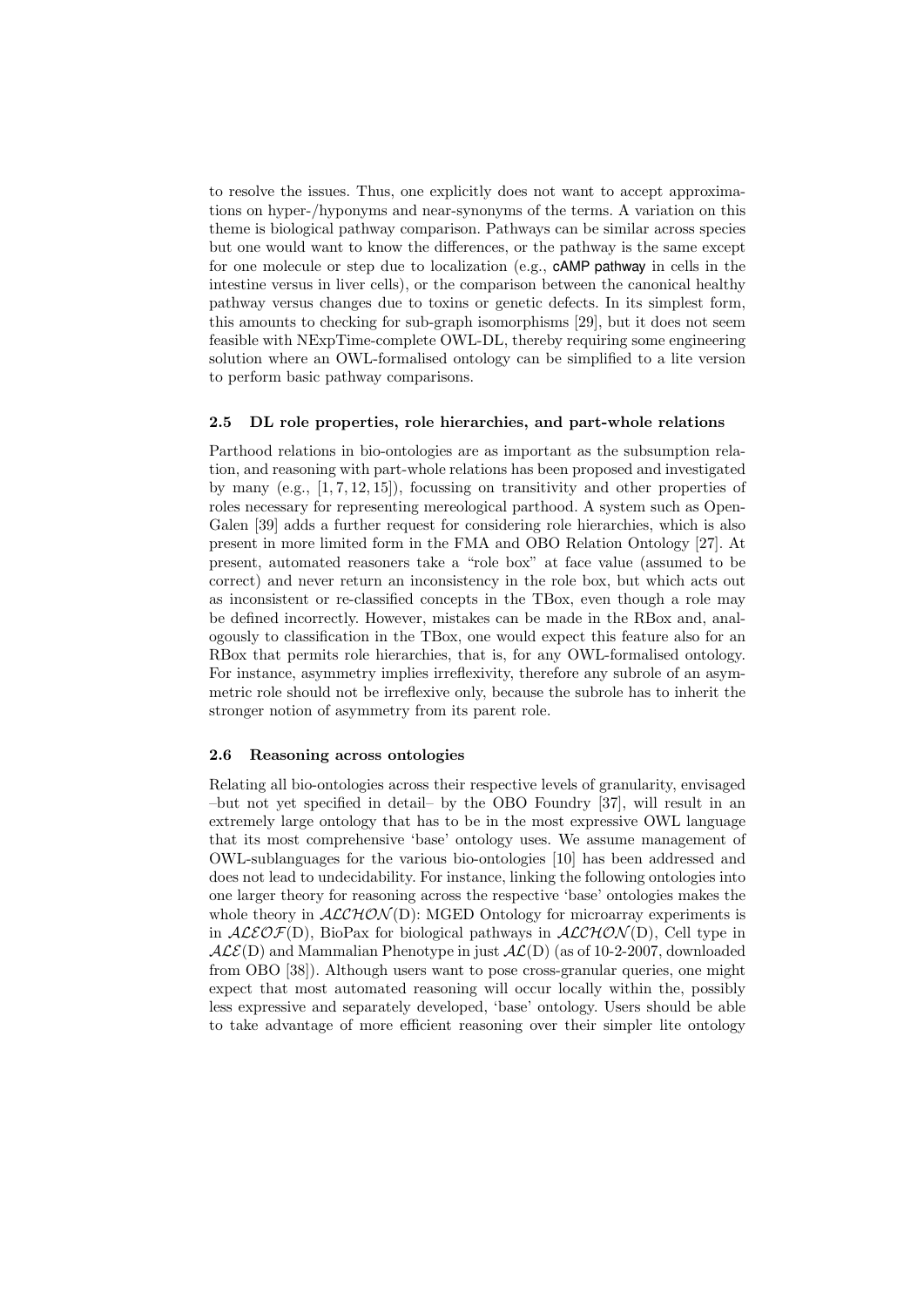and benefit from improved performance. One only needs on demand access to content of other ontologies (sections of the combined ontology) to perform a cross-disciplinary query. For instance, where a biochemist wants to know more information about receptors (proteins in/on the cell wall) that reside in organs of several species, or combine pathological anatomical structures with an ontology of infectious organisms. This kind of coordinated modularization and linking of ontologies on demand will need some form of automation to compute (re-)connect points between the base ontologies (or, from the viewpoint of the integrated ontology: between ontology modules). Some work in this direction at the same level of granularity has been done with intersecting the GO cellular components with the GO biological processes to compute relations between the GO ontologies [11, 23]. Such work will need to be expanded across levels of biological granularity.

## 2.7 Other complex queries

Several types of queries already have been discussed in previous subsections, such as conjunctive queries and recursive queries. A variation on query pattern (ii) in section 2.3 was suggested in an application scenario by [5], where one can query the FungalWeb ontology [35] for any type of enzyme that "acts on" (degrade or modifies by other means) the type of molecule Pectin, hence, where X and (subtypes of) Y are known parameters but the type of relation is underspecified. Similarly, one should be able to extend this to a query to retrieve all biological pathways that contain e.g. Ubiquitin (which requires use of part-whole relations) or the place of Hedgehog in food webs (using cycles among the concepts in the ontology). Marshall et al's interval join [20, 43] highlights another aspect of querying through an ontology by considering measurements (concrete values). Further, the query did not scale well when applied only to human genome data (11 million triples). Such queries will be more challenging to implement through an OWL-ontology with larger-scale genome data of several species.

# 3 Conclusions

There are few successful applications of automated reasoning over OWL bioontologies, and requirements are often unclearly formulated. Of what is available, usage and prospective scenarios of automated reasoning is often different from the straightforward classification and satisfiability. We have specified the requirements for automated reasoning services in more detail and highlighted the life scientists' high-level goal-driven approach and desire to use OWL ontologies with reasoning services for discovering novel information about nature. Several reasoning requirements are already possible in practice or in theory but not yet implemented in the ODE tools. Some requirements need further research, in particular regarding the linking of the OWL ontology to data, reasoning over roles, and dynamically linking modular ontologies. Better explanations of currently supported services in terms of biologists' use cases may induce realization of automated reasoning as well.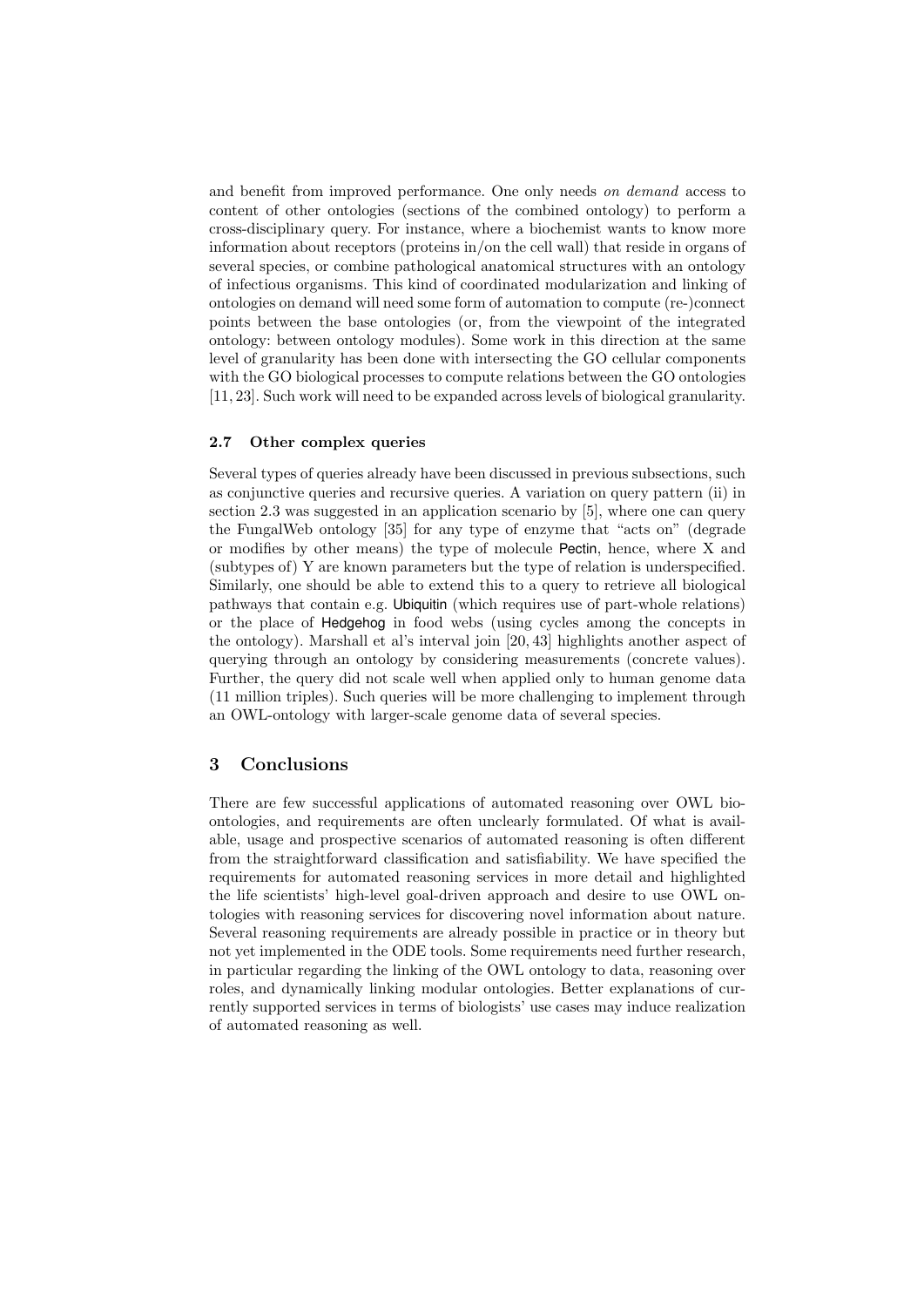We plan to conduct an analysis on using OWL ontologies in conjunction with statistical querying, reasoning with uncertainty and other such application scenarios (see e.g., [18, 31]) to extract reasoning requirements that traditionally are not addressed by DL-based reasoners.

Acknowledgments The authors would like to thank Santiago Garcia-Vallvé, Benjamin Good, Kristina Hettne, and Barry Smith for their elaborations on requirements for reasoning over bio-ontologies.

## References

- 1. Artale, A., Franconi, E., Guarino, N., Pazzi, L. Part-Whole Relations in Object-Centered Systems: an Overview. Data & Knowledge Eng., 1996, 20(3):347-383.
- 2. Baader, F. Calvanese, D., McGuinness, D.L., Nardi, D., Patel-Schneider, P.F. (eds). Description Logics Handbook, Cambridge University Press, 2003.
- 3. Baader, F., Ganter, B., Sertkaya, B., Sattler, U. Completing Description Logic knowledge bases using Formal Concept Analysis. In Proc. of IJCAI 2007.
- 4. Bandini, S., Mosca, A. Mereological knowledge representation for the chemical formulation. 2nd Workshop on Formal Ontologies Meets Industry 2006 (FOMI2006 ), 14-15 December 2006, Trento, Italy. 55-69.
- 5. Baker, C., Witte, R., Shaban-Nejad, A., Butler, G., Haarslev, V. The FungalWeb ontology: Application scenarios. 8th Bio-Ontologies Meeting 2005, Detroit, USA.
- 6. Bechhofer, S., Horrocks, I., Turi, D. The OWL Instance Store: System Description. Proceedings of CADE-20, Lecture Notes in Computer Science, Springer-Verlag, 2005.
- 7. Bittner, T., Donnelly, M. Computational ontologies of parthood, componenthood, and containment, In: Proc. of IJCAI 2005, Kaelbling, L. (ed.), 382-387.
- 8. Calvanese, D., De Giacomo, G., Lembo, D., Lenzerini, M. A. Poggi, and R. Rosati. Linking data to ontologies: The description logic DL-Lite A. In Proc. of the 2nd Workshop on OWL: Experiences and Directions (OWLED 2006), 2006.
- 9. Calvanese, D., De Giacomo, G., Lembo, D., Lenzerini, M., Rosati, R. DL-Lite: Tractable description logics for ontologies. In: Proc. of AAAI 2005, 602-607.
- 10. Cuenca-Grau, B. Kutz, O. Modular ontology languages revisited. IJCAI Workshop on Semantic Web for collaborative knowledge aquisition. Hyderabad, India, 2007.
- 11. DeJongh, M., Van Dort, P., Ramsay, B. Linking Molecular Function and Biological Process Terms in the Gene Ontology for Gene Expression Data Analysis. Proc. of IEEE Engineering in Medicine and Biology Society (EMBS), 2004, 2984-2986.
- 12. Donnelly, M., Bittner, T. and Rosse, C. A Formal Theory for Spatial Representation and Reasoning in Biomedical Ontologies. AI in Medicine, 2006, 36(1):1-27.
- 13. Gene Ontology Consortium. The Gene Ontology (GO) database and informatics resource. Nucleic Acids Research, 2004, 32: D258-D261.
- 14. Gene Ontology Consortium. Gene Ontology: tool for the unification of biology. Nature Genetics, 2000, 25: 25-29.
- 15. Hahn, U., Schulz, S. Parthood as Spatial Inclusion Evidence from Biomedical Conceptualizations. Proc. of KR-2004. Whistler, Canada, 2004.
- 16. Horrocks, I., Kutz, O., Sattler, U. The Even More Irresistible  $\mathcal{SRO}\mathcal{IQ}$ . In: Proc. of KR-2006, Lake District, UK, 2006.
- 17. Keet, C.M. Granular information retrieval from the Gene Ontology and from the Foundational Model of Anatomy with OQAFMA. KRDB Research Centre Technical Report KRDB06-1, Free University of Bozen-Bolzano, 6 April 2006. 19p.